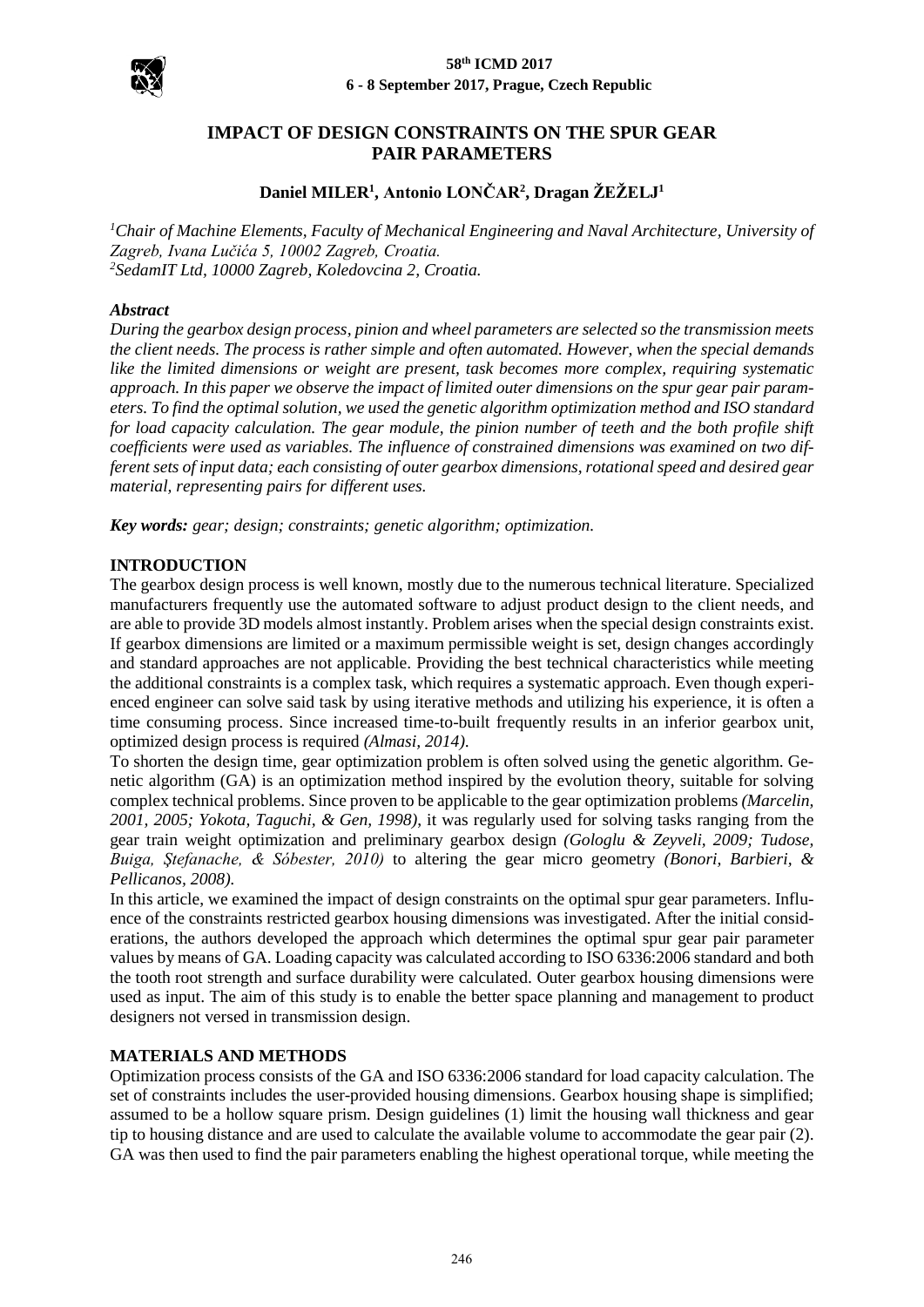



**Fig. 1** Simplified gearbox

necessary dimension criteria. Input parameters comprise of the gear pair and shaft material properties, gear quality grade, rotational speed, transmission ratio, application factor and the largest acceptable housing dimensions. To avoid limiting the optimization space, centre distance *a*<sup>w</sup> is taken as a nonstandard value. Two shaft arrangements (Fig. 1) can be observed – with axes located in the horizontal (*γ* = 0°) or angled plane (*γ* ≠ 0°). Largest plane angle value *γ* is limited by the available length *l* (2) and height *h* (2); occurring when the pinion addendum diameter tangents the upper or lower boundary plane, while the wheel tangents the opposite one (3). For a unit to be well-designed, gear pair has to satisfy the length condition (4). Pair width is equal to the available width *b*, but not larger then 25*m* to ensure the proper face load distribution.

$$
\delta = t = 2 + 0.025 \cdot a\mathbf{w}; \qquad t, \delta \ge 8 \tag{1}
$$

$$
l \times h \times b = \begin{cases} b = B - 2(\delta + t) \\ l = L - 2(\delta + t) \\ h = H - 2(\delta + t) \end{cases}
$$
 (2)

$$
\gamma_{\text{max}} = \arcsin\left(\frac{h}{a_{\text{w}}} - \frac{d_{\text{a1}} + d_{\text{a2}}}{2a_{\text{w}}}\right). \tag{3}
$$

$$
\frac{d^{a_1+}d^{a_2}}{2} + a \cdot \cos \gamma_{\max} \leq l \tag{4}
$$

Shafts are considered to be smooth and made of gear material to enable more compact design. Permissible shaft stress is found using to the expression  $\sigma_P = \sigma_f/4$  by *(Haberhauer & Bodenstein, 2014)*. To ensure viability of the solutions, necessary shaft diameters are calculated and compared against the pinion dedendum diameter (5):

$$
d_{\text{shaff1}} = \sqrt[3]{\frac{32M_{\text{red}}}{\pi \sigma}} \le m \cdot [z_1 + 2 \cdot x_1 - 2 \cdot (1 + c)] \tag{5}
$$

The optimization vector comprises of the four variables: gear module *m*, number of teeth (pinion) *z*<sup>1</sup> and profile shift coefficient of pinion *x*<sup>1</sup> and wheel *x*2, with gear module values chosen from the standard. Furthermore, boundary conditions are set for each of the variables to ensure the industrially applicability of solutions. Initial population size was 300 and 1000 generations are calculated. Mutation rate of 0.55 is used with two elite chromosomes. Lastly, the objective for both types of constraints is to increase the operational torque *T*, which serves as the fitness function.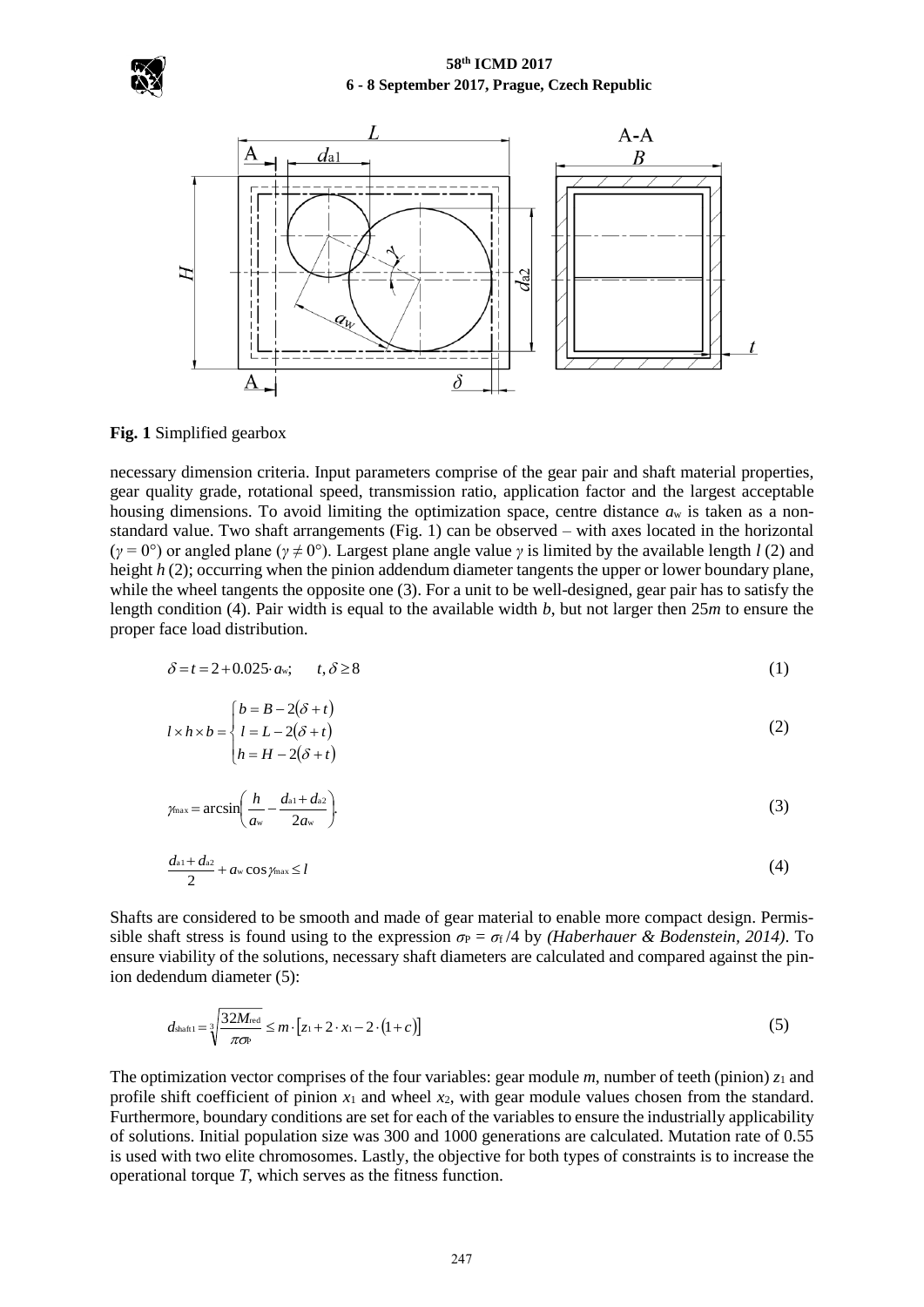

**Fig. 1** Optimization process (a) and unit fitness calculation (b)

or calculated torques, the equations (6) and (7) derived from the ISO 6336:2006 standard ensure the necessary load capacity of both the tooth surface and root. Process algorithm is shown in the Fig. 2a and calculation of the unit fitness in the Fig. 2b. The approach was tested on two datasets (Tab. 2) made of 18CrNiMo7-6 and 34 CrMo 4 steel respectively. Permissible operational torque is calculated according to (6) and (7). Permissible contact pressure is responsible for the  $T_{\text{maxH}}$  and tooth root stress for the  $T_{\text{maxF}}$ . Lower one of the  $T_{\text{maxH}}$  and  $T_{\text{maxF}}$  is chosen as a unit fitness:

$$
T_{\text{maxH}} = \frac{m^2 z_1 z_2 b \sigma_{\text{HP}}^2}{2Z_B^2 Z_E^2 Z_H^2 Z_z^2 K_A K_{\text{H}\alpha} K_{\text{HP}} K_v (i+1)}
$$
(6)

$$
T_{\text{maxF}} = \frac{m^2 z \cdot b \sigma_{\text{FP}}}{2Y_{\text{F}} Y_{\text{S}} Y_{\text{B}} Y_{\text{DT}} K_{\text{A}} K_{\text{Fg}} K_{\text{V}}}
$$
(7)

|                                   |                                            | Set 1 (18CrNiMo7-6)         | Set 2 (34 CrMo 4)           |
|-----------------------------------|--------------------------------------------|-----------------------------|-----------------------------|
| Rotational speed (input)          | $n_1$ , min <sup>-1</sup>                  | 970                         | 1470                        |
| Transmission ratio                |                                            | 2.8                         | 3.55                        |
| Allowable stress number (bending) | $\sigma$ Flim, N/mm <sup>2</sup>           | 430                         | 290                         |
| Allowable stress number (contact) | $\sigma_{\text{Hlim}}$ , N/mm <sup>2</sup> | 1500                        | 700                         |
| IT quality grade                  |                                            |                             | 8                           |
| Application factor                | $K_A$                                      | 1.1                         | 1.4                         |
| Boundary conditions               |                                            |                             |                             |
| Available housing dimensions, mm  | $L\times H\times B$                        | $300 \times 230 \times 140$ | $500 \times 360 \times 210$ |

**Tab. 1** Example input data and boundary conditions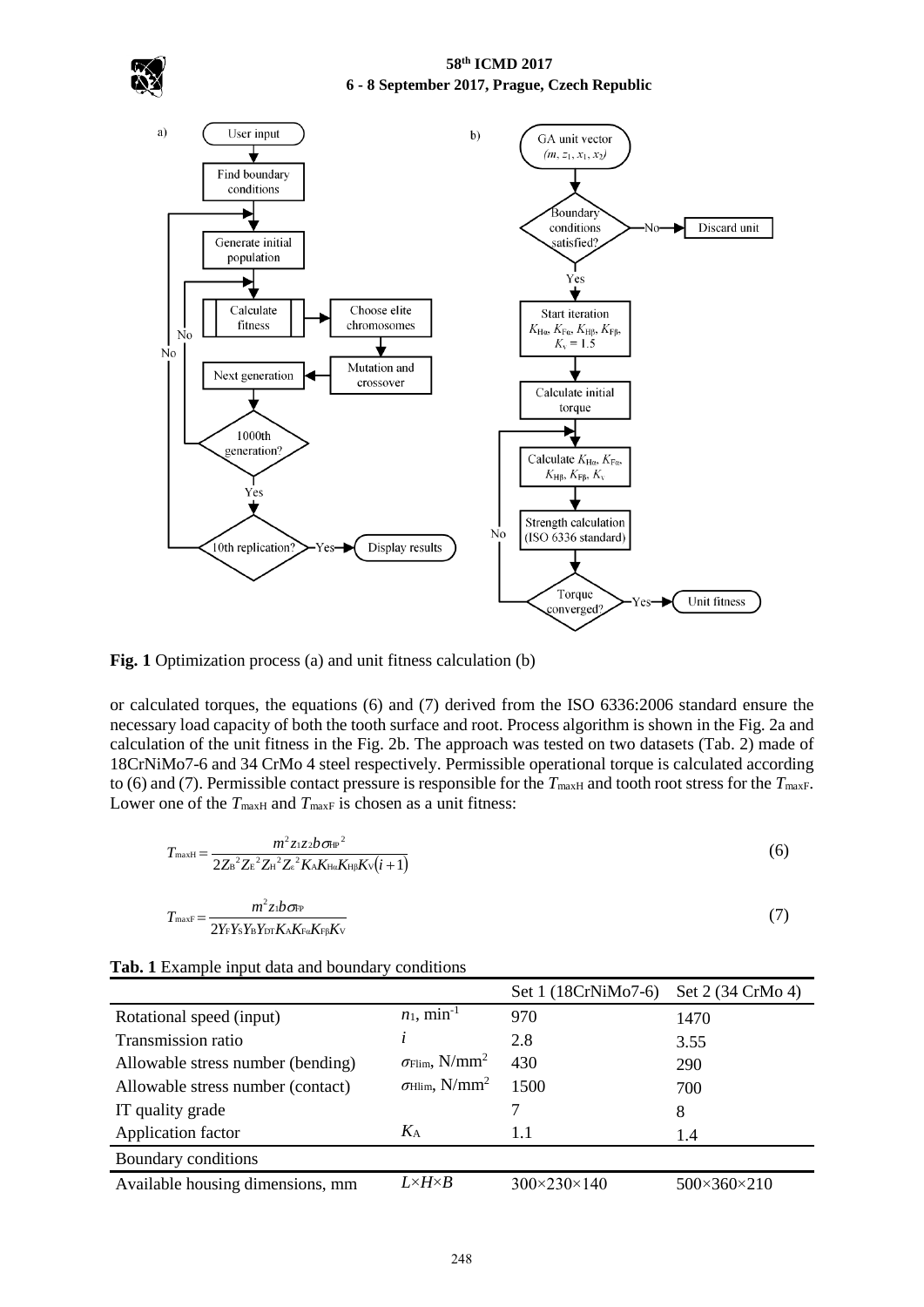

Since the dynamic calculation factors  $K_{H\alpha}$ ,  $K_{F\alpha}$ ,  $K_{H\beta}$ ,  $K_{F\beta}$  and  $K_{V}$  are affected by the change of operating torque, calculation is iterative (Fig. 2b). To find the operating torque, initial values of the dynamic factors are assumed to be 1.5. Resulting torque is then used to calculate dynamic factor values. After the 5 iterations, results converged within the acceptable range. Tooth root stress factors  $Y_F$ ,  $Y_S$ ,  $Y_B$ ,  $Y_{\text{DT}}$  and surface durability factors *Z*<sub>E</sub>, *Z*<sub>H</sub>, *Z*<sub>ε</sub>, are unaffected by the operating torque variations. To account for influence of the single tooth contact, larger one of the factors  $Z_B$  and  $Z_D$  is included in the calculation. While determining the allowable stresses *σ*<sub>HP</sub> and *σ*<sub>FP</sub>, factors *Y*<sub>NT</sub>, *Y*<sub>δrelT</sub>, *Y*<sub>RrelT</sub>, *Y*<sub>X</sub>, *Z*<sub>NT</sub>, *Z*<sub>V</sub>, *Z*<sub>N</sub>, *Z*<sub>W</sub>, *Z*<sub>W</sub> and  $Z_{\rm X}$  are assumed to be 1 and stress correction factor  $Y_{\rm ST}$  is 2. Safety factor values are  $S_{\rm Hlim} = 1.2$  for surface durability and  $S_{\text{Flim}} = 1.5$  for tooth root stress. Accuracy grade IT7 is chosen for set 1 and IT8 for set 2.

In order to rate the solutions provided by the genetic algorithm optimization, the use of provided dimensions is evaluated. Since the housing is assumed to be a hollow prism, it is not possible to achieve the full space utilization. Usage of all the three dimensions is assessed by comparing the resulting spur gear pair width, height and length with their available counterparts. Pair dimensions are measured as projections on the corresponding planes. Optimal set of parameter ratio value is 1, meaning that dimension is completely utilized. Furthermore, after determining the optimal parameters, algorithm can be used to suggest the possible reductions of input dimension. Unused length, width or height are found as a differences of available and calculated dimensions.

### **RESULTS AND DISCUSSION**

Suggested approach was used to find the results. Optimization process was replicated 10 times for each of the datasets, with different initial populations to ensure that results do not represent the local, but a global maximum. 1000 generations were calculated for both sets and solutions converged after the 200 generations, while the changes between the 200<sup>th</sup> and 1000<sup>th</sup> generation were minor. Even though set 1 (Fig. 3a) displayed faster rate of convergence between the  $1<sup>st</sup>$  and  $70<sup>th</sup>$  generation, after the 100 generations, solutions were satisfying. Rate of convergence can be further increased by using Sobol quasirandom distribution of initial population *(Maaranen, Miettinen, & Penttinen, 2007)*. Mean operational torque value across the 10 replications was calculated and its convergence from generation to generation is shown in the Fig. 3. Logarithmic scale was used in order to better display the changes during the initial generations



**Fig. 3** Convergence diagrams for the both datasets – set 1 (a) and set 2 (b)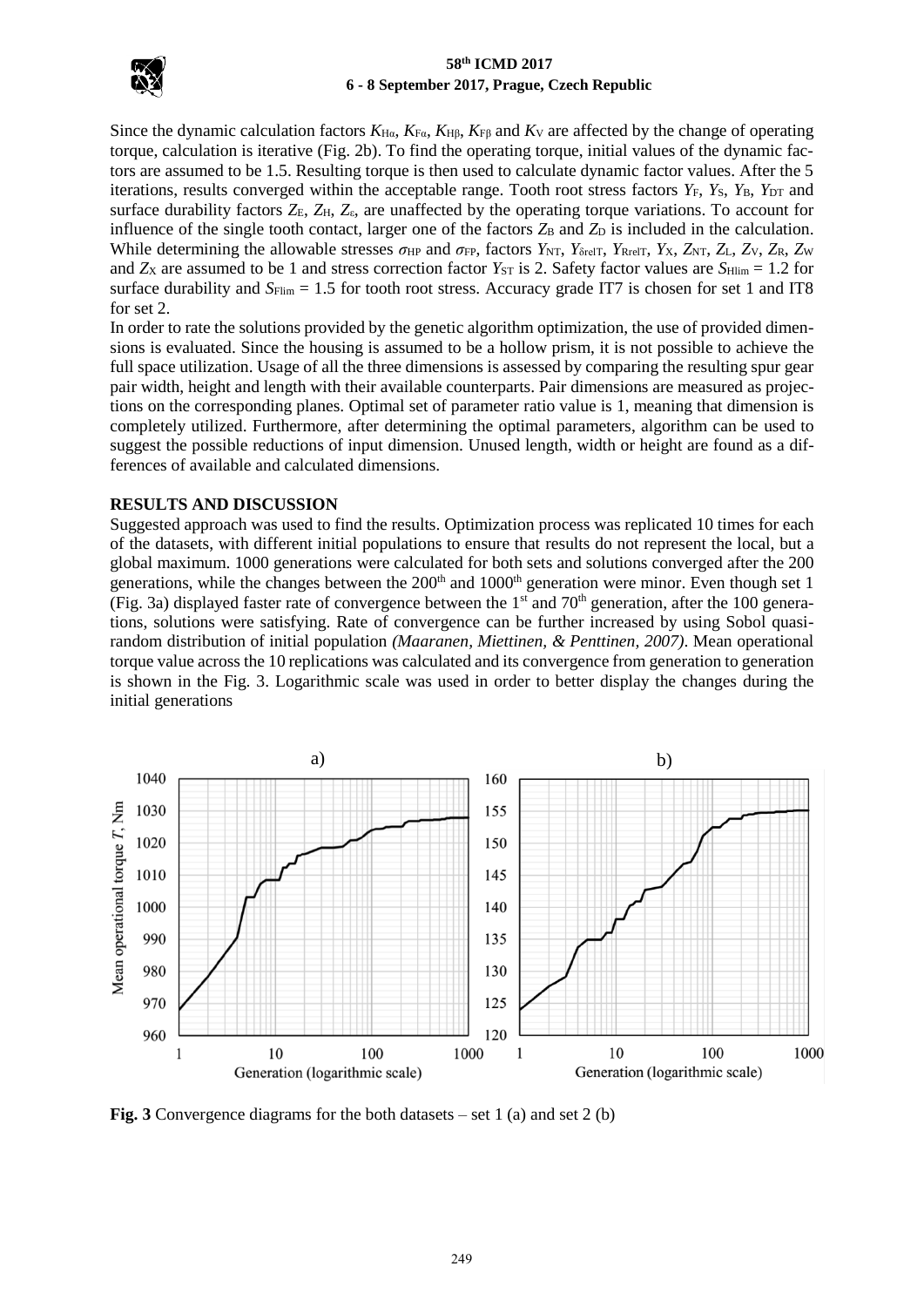

|                                       | Set 1    | Set 2    |  |
|---------------------------------------|----------|----------|--|
| Transmissible operational torque, Nm  | 1029     | 155.6    |  |
| Number of teeth (pinion)              | 18       | 15       |  |
| Number of teeth (wheel)               | 50       | 53       |  |
| Gear module, mm                       | 3.75     | 6        |  |
| Profile shift coefficient (pinion)    | 0.577    | 0.490    |  |
| Profile shift coefficient (wheel)     | $-0.065$ | $-0.216$ |  |
| Face width, mm                        | 97.5     | 138      |  |
| Pinion dedendum diameter, mm          | 62.45    | 80.88    |  |
| Approximate pinion shaft diameter, mm | 57.28    | 36.70    |  |

#### **Tab. 2** Resulting spur gear pairs

The spur gear pairs with the highest fitness are shown in the Tab 2. All the replications converged towards the same gear module and number of teeth. Differences were encountered among the profile shift coefficients, which were set as continuous instead of discrete variables. Among the replications, largest operational torque difference was 0.334% for data set 1, and 0.962% for set 2, with standard deviations of 1.189 Nm and 0.292 Nm respectively. Result dispersion could be further lowered by discretization of the profile shift coefficients.

### Algorithm choses the gear module and pinion number of teeth that fit into the user-provided dimensions. To fill the rest of the available space, profile shift is used. Even though the larger wheel profile shift will result in the increased operational torque, it will also cause the wheel addendum diameter to exceed the available dimensions. Pinion profile shift coefficient was chosen as a largest allowable value considering the required tooth tip thickness. It should be noted that even though it is important for the gearing longevity, specific sliding is not considered in this paper.

Result evaluation was carried out by comparing the gear pair length, width and height against their available counterparts (Tab. 3). Height is utilized first and width second, so for the both pairs height ratio is equal to 1. However, pair length and width reductions are possible for the both sets. When analysing the set 2 results, unused length is mainly caused by the poor input data; wheel addendum circle diameter is equal to the available housing height. Fixed addendum diameter coupled with the constant transmission ratio results in a highly constrained pinion, and consequently, pair dimensions. The housing volume could be further lowered by changing its shape, which is currently a hollow prism. While optimizing the housing shape, finite element method (FEM) can be used for static and dynamic analysis *(Weis, Kučera, Pecháč, & Močilan, 2017)*.

Both datasets do not make use of available width. For set 1 cause is the negative shaft length influence on the bending moment. Beside the dimensional constraints, the shaft bending strength is an important condition. Required shaft diameter for set 1 is 5.17 mm lower than the pinion dedendum diameter, meaning that shaft and gear have to be made as a single part. Even though the gear teeth increase the shaft cross section moment of inertia, overlap of the shaft and tooth root bending stresses should be avoided not to cause local critical stresses. Furthermore, the sum of profile shift coefficients also influences the shaft bending moment; increased sum would result in a larger pressure angle at the pitch cylinder ( $\alpha$ <sub>w</sub>) responsible for the radial component of force. On the other hand, width of set 2 is limited by the empirical guideline; maximal recommended gear width should not exceed the 25 *m*. Since *m* is limited by addendum diameter equal to the available height, further increase in width is not possible even though input dimensions would allow it.

|                 |       | Set 1     |       | Set 2 |           |       |
|-----------------|-------|-----------|-------|-------|-----------|-------|
|                 | Used  | Available | Ratio | Used  | Available | Ratio |
| Pair width, mm  | 97.5  | 108       | 0.903 | 150   | 178       | 0.843 |
| Pair height, mm | 198   | 198       |       | 328   | 328       |       |
| Pair length, mm | 250.9 | 268       | 0.936 | 391.1 | 468       | 0.836 |

### **Tab. 3** Result evaluation